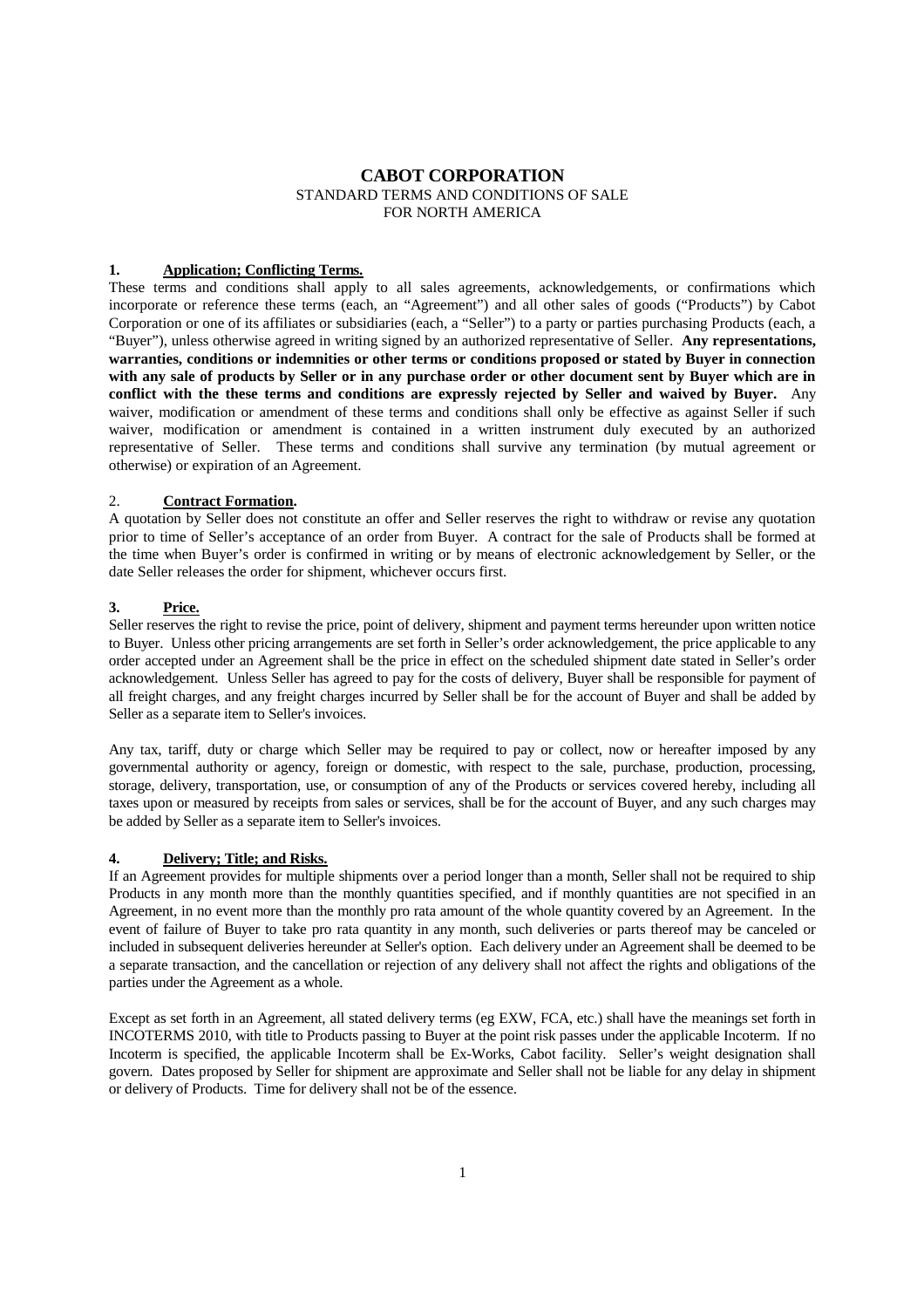## **5. Payment.**

Unless otherwise agreed in writing by Seller, invoices are issued on the date an order is released for shipment, and invoices are payable in full within thirty (30) days of date of the invoice and payable in United States Dollars. (unless a different currency is specified in the invoice), free of foreign exchange fees, discounts, or other charges. Seller may alter or revoke credit terms at any time without notice. Buyer shall not have the right to suspend, retain or set off any amounts that are due. If Buyer fails to pay any invoice in full when due, or if Seller shall have any doubt at any time as to Buyer's financial responsibility or capability, Seller may, without prejudice to any other lawful remedies, defer and/or decline to make further shipment(s), or treat such default as a final refusal by Buyer to accept further shipments hereunder. Seller reserves the right to request payment or other form of security prior to delivery. In addition, Seller may charge a late fee specified on the invoice on any overdue amounts.

## **6. Force Majeure.**

Seller shall not be liable for any failure to perform or delays in its performance due to forces of nature, acts of God, strikes, lockouts, acts of the public enemy, wars, blockades, acts of terrorism, insurrections, riots, epidemics, landslides, lightning, earthquakes, fires, storms, floods or washouts, acts, restraints or requirements of any government or government agency, civil disturbances, explosions, breakage or accident to machinery or lines of pipe, unavailability of raw materials or supplies, strandings, perils of the sea, the binding order of any court or governmental authority, or any other causes or contingencies, whether similar or dissimilar, beyond Seller's reasonable control (a "Force Majeure Event"). Failure to prevent or settle any labor dispute(s) or strike(s) shall not be considered a matter within the control of the Seller. In the case of a Force Majeure Event, Seller may, in its sole discretion, upon written notice to the Buyer, cancel, delay, reduce or modify its deliveries to Buyer without liability for any damages whatsoever.

#### **7. Warranty; Claims; Limitation of Liability; and Material Safety Data Sheet.**

(a) **Limited Warranty**. (i) The Seller warrants that all Products to be supplied by Seller to Buyer shall, on the date an order is released for shipment, meet Seller's standard product specifications for such Product then in effect, or such other specifications that have been expressly made a part of an Agreement. Seller also warrants title to the Products free and clear of all liens, restrictions, reservations, security interests or other encumbrances, except for any security interest in favor of an unpaid seller of goods arising under applicable law. Claims in respect of any Products at any time sold or agreed to be sold by Seller, whether in contract, tort or otherwise (including negligence or misrepresentation), including claims on account of weight, quality, loss or damage to said Products, are waived by Buyer unless made in writing within 30 days after arrival thereof at destination. In case of a timely claim concerning quality, Buyer shall promptly furnish to Seller appropriate samples of nonconforming Product for testing and analysis. (ii) Seller makes no warranty, either express or implied, as to the accuracy or completeness of, or the results to be obtained from, any technical advice furnished or recommendations made by Seller or a representative of Seller concerning any use or application of the Products. Buyer assumes full responsibility for quality control, testing and determination of suitability of a Product for Buyer's intended application or use. (iii) The warranties set forth in this paragraph 7(a) extend only to the Buyer.

(b) **Disclaimer of Other Warranties, Representations and Conditions**. THE LIMITED WARRANTY ABOVE SETS FORTH THE SOLE WARRANTY OF SELLER WITH RESPECT TO ANY PRODUCTS AT ANY TIME SOLD TO BUYER OR ANY TECHNICAL ADVICE FURNISHED OR RECOMMENDATIONS MADE BY SELLER. ALL OTHER WARRANTIES AND REPRESENTATIONS AND CONDITIONS OF ANY KIND, WHETHER EXPRESS OR IMPLIED, AND WHETHER ARISING UNDER STATUTE OR UNDER CONVENTION (INCLUDING THE UNITED NATIONS CONVENTION ON CONTRACTS FOR THE INTERNATIONAL SALE OF GOODS), ARE HEREBY EXPRESSLY EXCLUDED AND DISCLAIMED, INCLUDING WITHOUT LIMITATION WARRANTIES OF MERCHANTABILITY OR FITNESS FOR A PARTICULAR PURPOSE OR NON-INFRINGEMENT OF THIRD PARTY INTELLECTUAL PROPERTY RIGHTS. THIS SHALL APPLY WHETHER THE PRODUCTS ARE USED ALONE OR IN COMBINATION WITH OTHER SUBSTANCES OR MATERIALS, EVEN IF THE PURPOSES OR USES OF THE PRODUCTS BY BUYER ARE KNOWN BY SELLER OR IF SELLER HAS BEEN INVOLVED IN THE ANALYSIS OF THE PURPOSES OR USES OF THE PRODUCTS OR HAS PROVIDED ANY RECOMMENDATIONS, ASSISTANCE OR INSTRUCTIONS IN CONNECTION THEREWITH. BUYER ACCEPTS AND ASSUMES ALL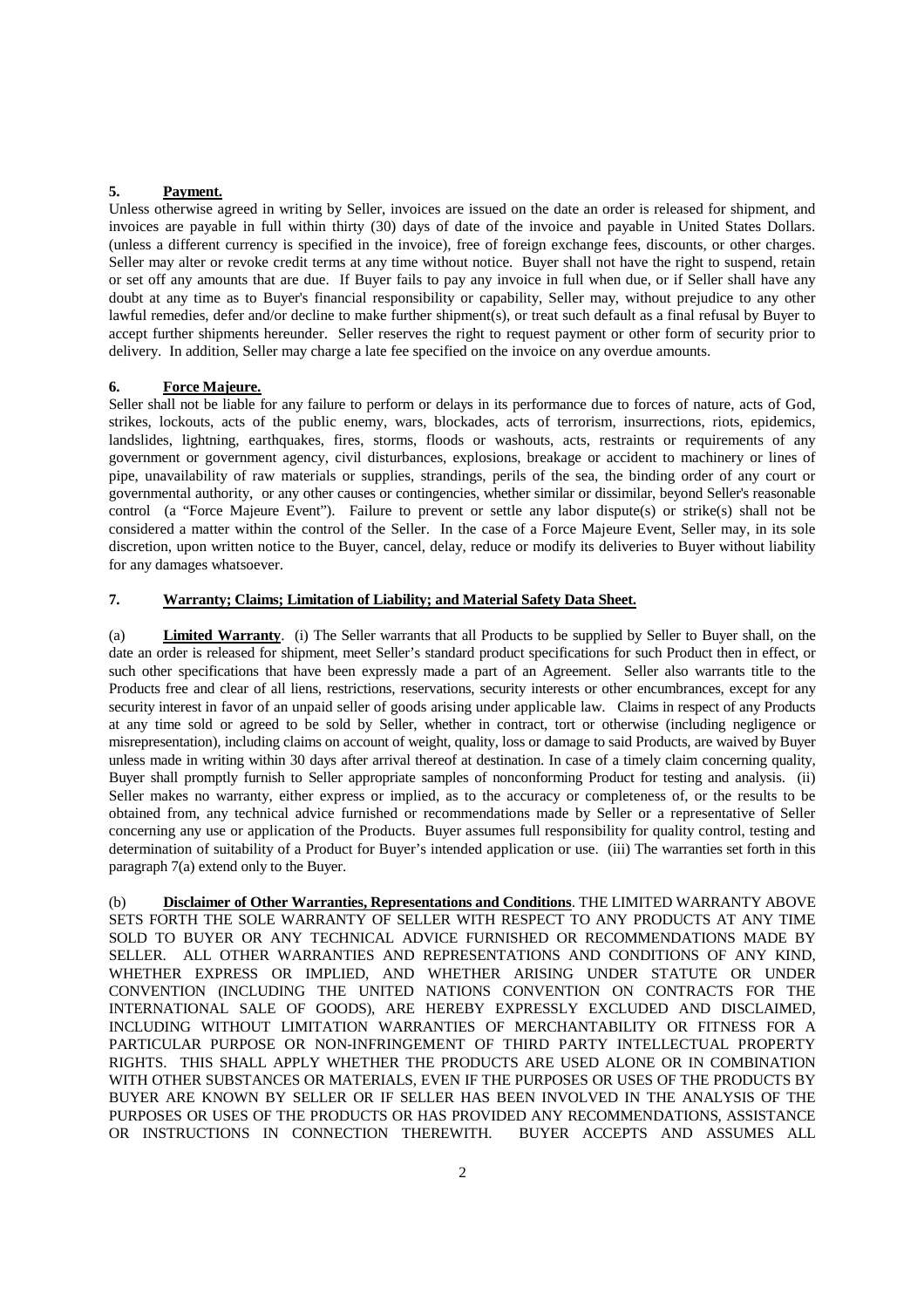RESPONSIBILITY, RISK AND LIABILITY FOR, AND AGREES TO DEFEND, INDEMNIFY AND HOLD SELLER HARMLESS FROM AND AGAINST, ANY CLAIMS OR LIABILITIES RELATING EITHER TO BUYER'S USE OF THE PRODUCTS OR TO ANY GOODS MANUFACTURED BY BUYER CONTAINING ANY OF SELLER'S PRODUCTS.

(c) **Limitation of Remedies** Seller's liability, and Buyer's sole remedy, for any claim in respect of any Products at any time sold or agreed to be sold by Seller, is limited to, at Seller's option (i) replacing the particular quantity of nonconforming Product or (ii) refunding the purchase price of the particular quantity of nonconforming Product, less the value, if any, to Buyer of the nonconforming Product. No claim or recovery by Buyer of any kind (whether as to Product delivered or for non-delivery of Product) shall be greater than the purchase price of the Product to which the claim relates. TO THE MAXIMUM EXTENT PERMITTED UNDER LAW, IN NO EVENT SHALL SELLER BE RESPONSIBLE OR LIABLE TO BUYER OR ANY THIRD PARTY UNDER ANY THEORY OF LAW FOR ANY DIRECT, INDIRECT, SPECIAL, INCIDENTAL OR CONSEQUENTIAL DAMAGES (INCLUDING BUT NOT LIMITED TO ANY LOSS OF PROFITS OR OTHER ECONOMIC LOSS) EVEN IF ADVISED OF THE POSSIBILITY THEREOF.

(d) **Material Safety Data Sheets and Warnings.** Buyer acknowledges and represents that it has received, read and understands the Material Safety Data Sheet(s) ("MSDS(s)") for the Product(s) and will read and undertake to understand any subsequent MSDS(s) or written warnings provided by Seller from time to time and undertakes to exercise the degree of care required to protect persons and properties from all hazards of the Products disclosed in the MSDS(S) or warning, including but not limited to (i) warning the employees of Buyer and its affiliates who may become exposed to the Product of the said hazards of the Product, providing such employees with copies of the latest MSDS(s) and providing necessary and appropriate safety equipment and taking appropriate measures to assure that such safety equipment is adequately maintained and properly used, and (ii) warning third parties who may purchase or come into contact with the Product or who handle or transport the Product on behalf of the Buyer of the aforesaid hazards. Seller's Products are not tested for safety or efficacy in any applications intended for contact with or ingestion in the human body, including, but not limited to, food or food contact, tobacco, pharmaceuticals, cosmetics, and medical applications, unless otherwise stated in Seller's MSDS(s) or in Seller's Product literature available on Seller's website www.cabotcorp.com.

#### 8. **Intellectual Property.**

(a) If any Product itself, as and when sold at Seller's product specifications, becomes the subject of a patent infringement claim, Seller may, at its sole option and expense, either replace or modify such Product, provide for the return of such Product and refund the purchase price paid by Buyer, or procure for Buyer the right to continue to use such Product. The foregoing states Seller's entire obligation and liability with respect to any and all intellectual property claims. Seller reserves the right, without liability to the Buyer, to discontinue deliveries of any Product or terminate an Agreement with respect to any Product, if in the reasonable opinion of the Seller, such Product's manufacture, sale or use would infringe any third party intellectual property right now or hereafter issued.

(b) Buyer shall defend, indemnify and hold harmless Seller from and against all loss, costs, expenses, damages and liability of any kind arising out of any claims of infringement or alleged infringement of any patent or other intellectual property right with respect to (i) the use of Products in any application by Buyer or its affiliates, contract manufacturers or customers, including but not limited to the use of Products alone or in combination with other substances or components; (ii) any modification to the Products by Buyer or its affiliates, contract manufacturers or customers; or (iii) Products furnished, or methods used, by Seller in accordance with the specifications or instructions furnished by or expressly or implicitly prescribed by Buyer.

(c) Nothing herein shall be construed as granting a license to use Seller's trademarks without the express prior written permission of an authorized representative of Cabot Corporation.